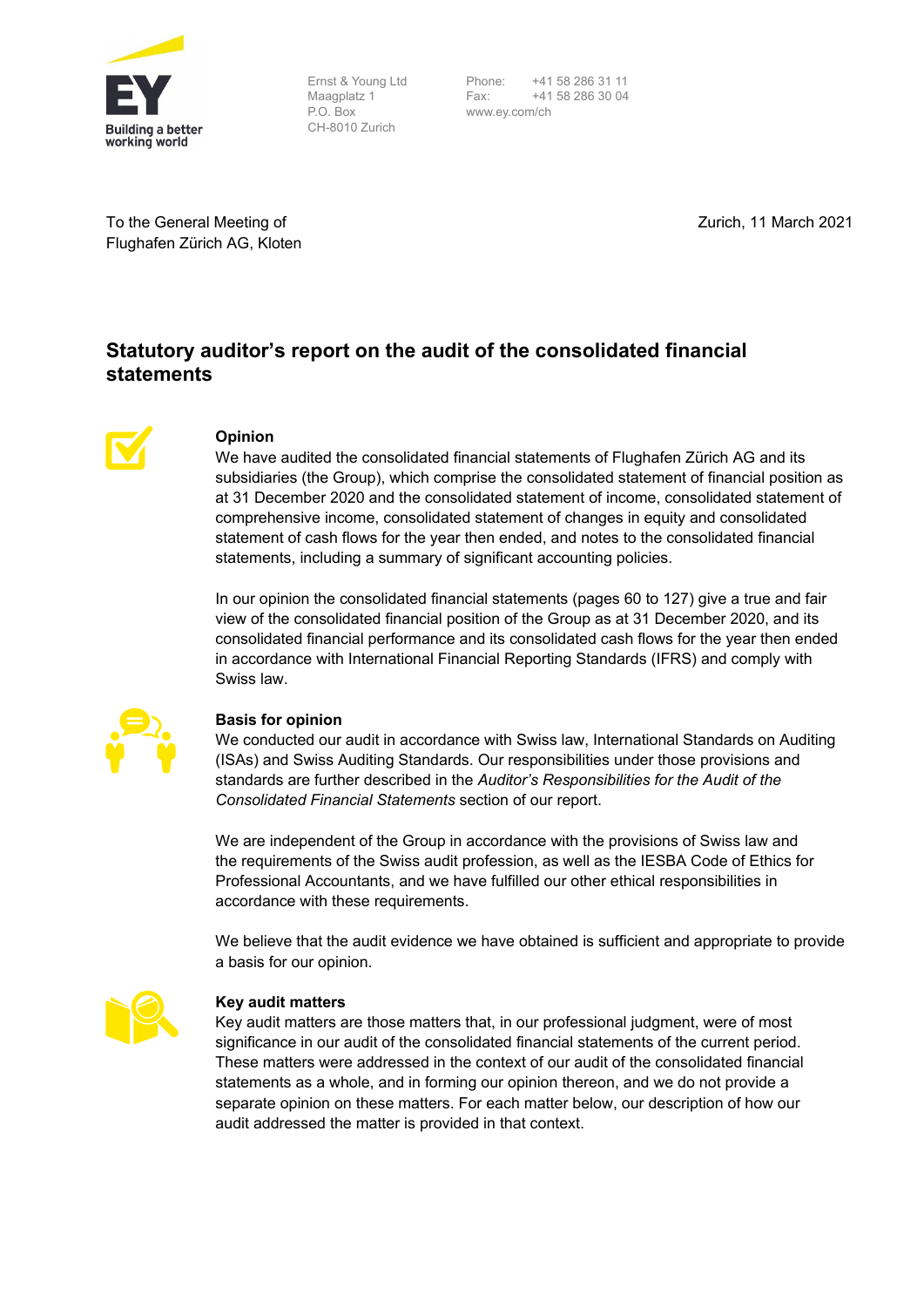

Maagplatz 1 P.O. Box CH-8010 Zurich

Ernst & Young Ltd Phone: +41 58 286 31 11 Fax: +41 58 286 30 04 www.ey.com/ch

We have fulfilled the responsibilities described in the *Auditor's responsibilities for the audit of the consolidated financial statements* section of our report, including in relation to these matters. Accordingly, our audit included the performance of procedures designed to respond to our assessment of the risks of material misstatement of the consolidated financial statements. The results of our audit procedures, including the procedures performed to address the matters below, provide the basis for our audit opinion on the consolidated financial statements.

#### **Estimates relating to impairment testing of Investments in airport operator projects**

| Area of<br>focus      | As of 31 December 2020, Flughafen Zürich AG reported CHF 282.1<br>million of Investments in airport operator projects related to concession<br>agreements for the operation of foreign airports.                                                                                                                                                                                                                                                                                                                                                                                     |  |
|-----------------------|--------------------------------------------------------------------------------------------------------------------------------------------------------------------------------------------------------------------------------------------------------------------------------------------------------------------------------------------------------------------------------------------------------------------------------------------------------------------------------------------------------------------------------------------------------------------------------------|--|
|                       | The ongoing COVID-19 pandemic and related drop in air traffic activities<br>have impacted the revenues and earnings of foreign airport operator<br>projects triggering a management valuation assessment (impairment<br>test). Management's assessment resulted in no impairment losses.<br>Management's assessment of the valuation of Investments in airport<br>operator projects was significant to our audit because due to the<br>pandemic this process requires significant management judgement<br>(especially around the future development of the number of<br>passengers). |  |
|                       | Further information regarding Investments in airport operator projects is<br>included in the consolidated financial statements under note 11.                                                                                                                                                                                                                                                                                                                                                                                                                                        |  |
| Our audit<br>response | We mainly performed the following audit procedures:<br>Evaluation of management's assessment of impairment<br>indicators.<br>Assessment of management's assumptions used in the<br>$\bullet$<br>business plans for the value in use calculations.<br>Involvement of valuation experts to assist us in the evaluation of<br>$\bullet$<br>the impairment model, key assumptions (e.g. discount-rate and<br>tax-rate) used and assessment of the consistency of valuation<br>methodologies applied.                                                                                     |  |
|                       | On the basis of our audit procedures, we have no objections regarding<br>estimates relating to impairment testing of Investments in airport                                                                                                                                                                                                                                                                                                                                                                                                                                          |  |

operator projects.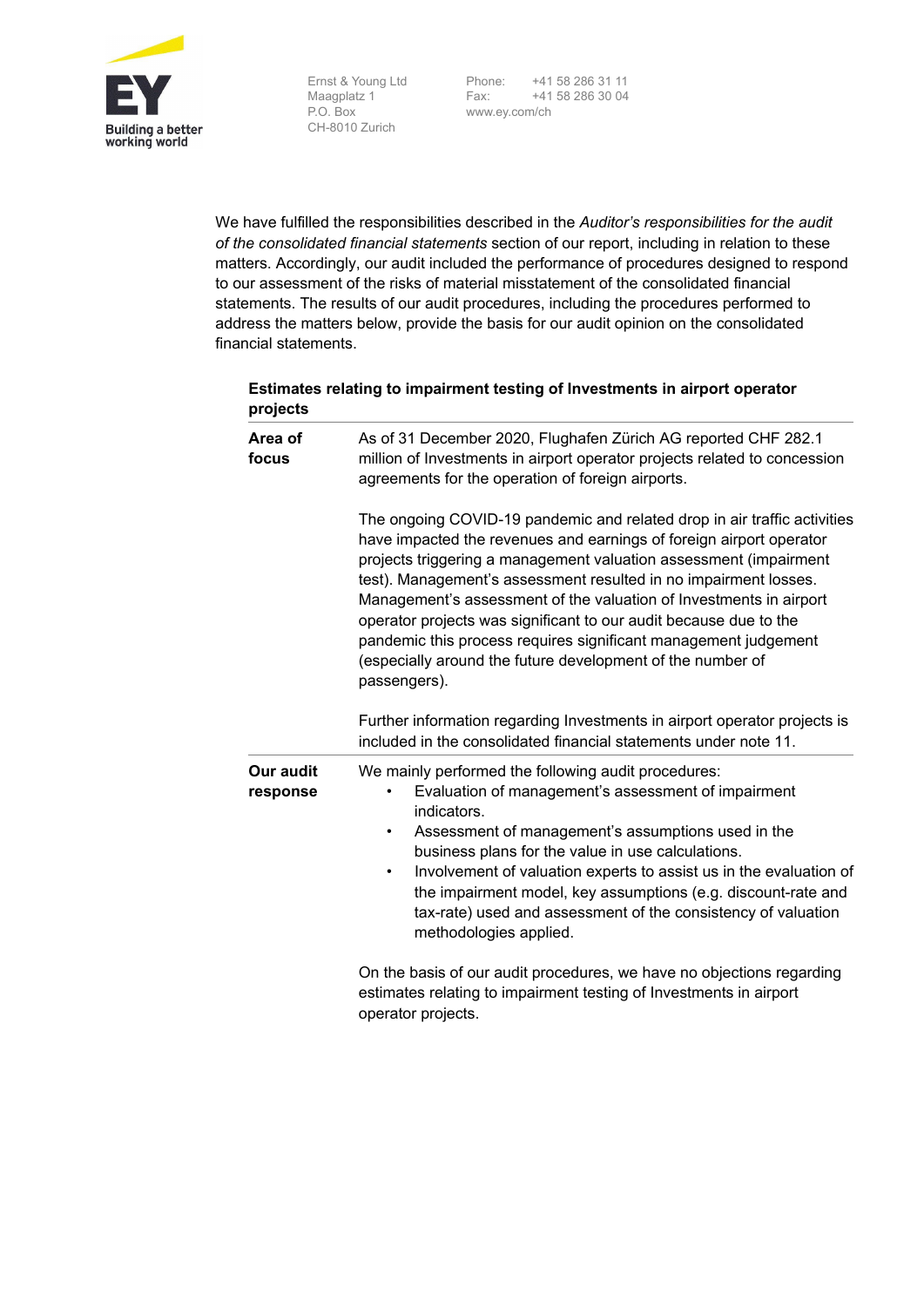

Ernst & Young Ltd Maagplatz 1 P.O. Box CH-8010 Zurich Phone: +41 58 286 31 11 Fax: +41 58 286 30 04 www.ey.com/ch

# **Valuation and existence of Property, plant and equipment**

| Area of<br>focus      | Property, plant and equipment used for operations (assets in use) and<br>assets under construction for operating activities together comprise<br>56% of total assets. In 2020, investments in property, plant and<br>equipment amounted to CHF 224.3 million.<br>The large number of different, partly very long-lived, assets, the high<br>volume of capital expenditure and maintenance expenditure contain<br>inherent risks regarding the existence and valuation of property, plant<br>and equipment.                                                                                                                                                                                                                                                                                                                                                                                                                                                                                                                                                                                                                                                |  |  |
|-----------------------|-----------------------------------------------------------------------------------------------------------------------------------------------------------------------------------------------------------------------------------------------------------------------------------------------------------------------------------------------------------------------------------------------------------------------------------------------------------------------------------------------------------------------------------------------------------------------------------------------------------------------------------------------------------------------------------------------------------------------------------------------------------------------------------------------------------------------------------------------------------------------------------------------------------------------------------------------------------------------------------------------------------------------------------------------------------------------------------------------------------------------------------------------------------|--|--|
|                       |                                                                                                                                                                                                                                                                                                                                                                                                                                                                                                                                                                                                                                                                                                                                                                                                                                                                                                                                                                                                                                                                                                                                                           |  |  |
|                       | Furthermore, the ongoing COVID-19 pandemic and related drop in air<br>traffic activities have significantly impacted the revenues and earnings<br>of Zurich Airport triggering a management valuation assessment<br>(impairment test) of property, plant and equipment. Management's<br>assessment resulted in no impairment losses.                                                                                                                                                                                                                                                                                                                                                                                                                                                                                                                                                                                                                                                                                                                                                                                                                      |  |  |
|                       | Further information regarding property, plant and equipment is included<br>in the consolidated financial statements under note 8.                                                                                                                                                                                                                                                                                                                                                                                                                                                                                                                                                                                                                                                                                                                                                                                                                                                                                                                                                                                                                         |  |  |
| Our audit<br>response | We mainly performed the following audit procedures:<br>Evaluation of design, implementation and effectiveness of<br>controls embedded in the procurement and capital expenditure<br>process and of controls securing existence of property, plant<br>and equipment.<br>Assessment of the capitalisation of expenditure in assets under<br>٠<br>construction and reconciliation of capitalised expenditure to the<br>invoices received based on samples.<br>Examination of transfers from assets under construction to<br>٠<br>assets in use based on the evaluation of effectiveness of<br>internal controls and selected project completion protocols<br>based on samples.<br>Evaluation of management's assessment of impairment<br>٠<br>indicators.<br>Assessment of management's assumptions (e.g. passenger<br>٠<br>volumes, capital expenditure) used in the impairment model<br>(value in use calculation).<br>Involvement of valuation experts to assist us in the evaluation of<br>the impairment model, assumptions used (e.g. discount-rate,<br>terminal growth-rate) and assessment of the consistency of<br>valuation methodologies applied. |  |  |
|                       | On the basis of our audit procedures, we have no objections regarding                                                                                                                                                                                                                                                                                                                                                                                                                                                                                                                                                                                                                                                                                                                                                                                                                                                                                                                                                                                                                                                                                     |  |  |

On the basis of our audit procedures, we have no objections regarding existence and valuation of Property, plant and equipment.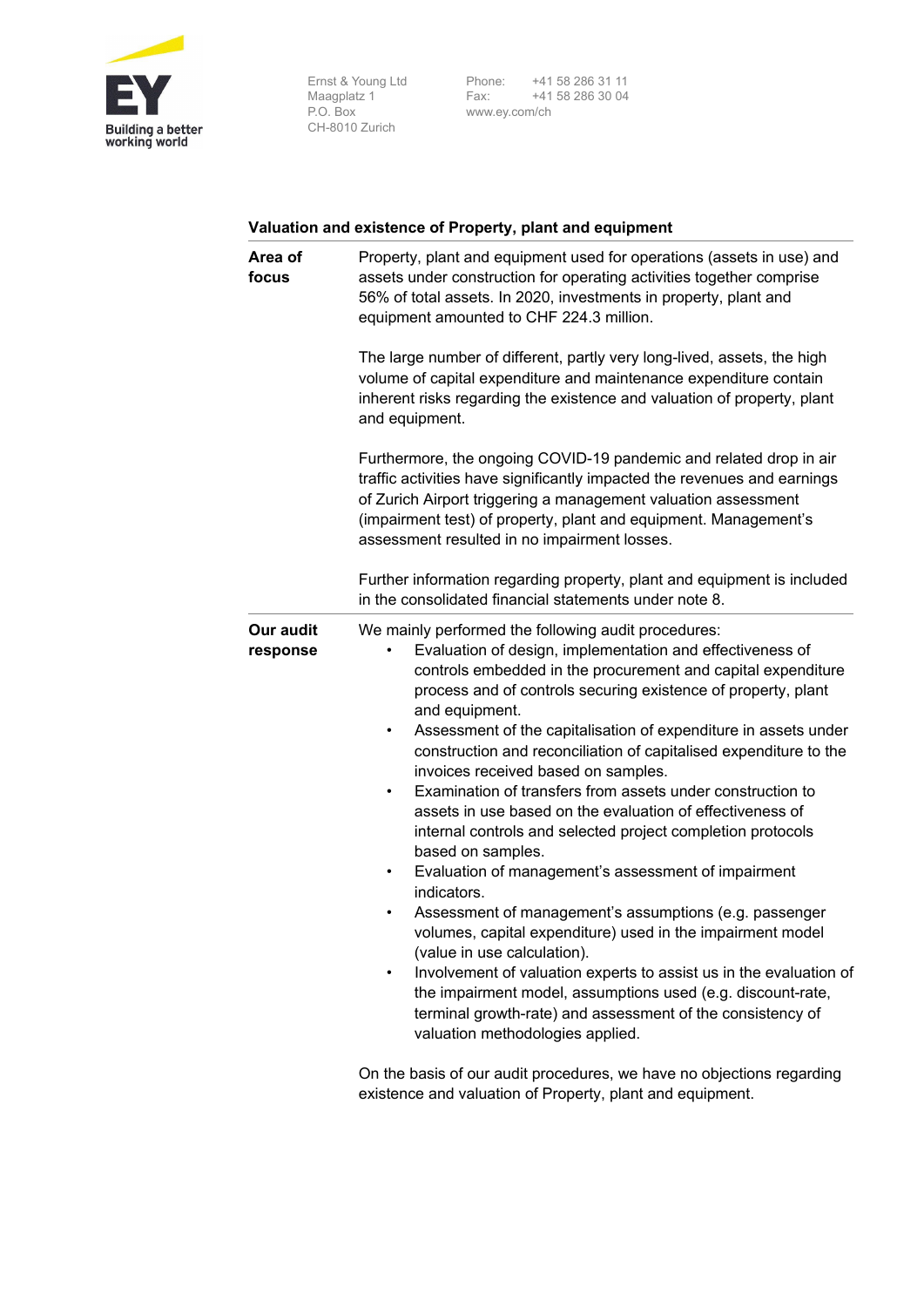

Ernst & Young Ltd Maagplatz 1 P.O. Box CH-8010 Zurich

Phone: +41 58 286 31 11 Fax: +41 58 286 30 04 www.ey.com/ch



### **Other information in the annual report**

The Board of Directors is responsible for the other information in the annual report. The other information comprises all information included in the annual report, but does not include the consolidated financial statements, the stand-alone financial statements, remuneration report and our auditor's reports thereon.

Our opinion on the consolidated financial statements does not cover the other information in the annual report and we do not express any form of assurance conclusion thereon.

In connection with our audit of the consolidated financial statements, our responsibility is to read the other information in the annual report and, in doing so, consider whether the other information is materially inconsistent with the consolidated financial statements or our knowledge obtained in the audit, or otherwise appears to be materially misstated. If, based on the work we have performed, we conclude that there is a material misstatement of this other information, we are required to report that fact. We have nothing to report in this regard.



**Responsibility of the Board of Directors for the consolidated financial statements** 

The Board of Directors is responsible for the preparation of the consolidated financial statements that give a true and fair view in accordance with IFRS and the provisions of Swiss law, and for such internal control as the Board of Directors determines is necessary to enable the preparation of consolidated financial statements that are free from material misstatement, whether due to fraud or error.

In preparing the consolidated financial statements, the Board of Directors is responsible for assessing the Group's ability to continue as a going concern, disclosing, as applicable, matters related to going concern and using the going concern basis of accounting unless the Board of Directors either intends to liquidate the Group or to cease operations, or has no realistic alternative but to do so.

| <u> The Common Section of the Common Section of</u><br><u> The Common Section of the Common Section of</u><br><u> The Common Section of the Common Section of</u><br><u> The Common Section of the Common Section of</u> |  |
|--------------------------------------------------------------------------------------------------------------------------------------------------------------------------------------------------------------------------|--|
|                                                                                                                                                                                                                          |  |

#### **Auditor's responsibilities for the audit of the consolidated financial statements**

Our objectives are to obtain reasonable assurance about whether the consolidated financial statements as a whole are free from material misstatement, whether due to fraud or error, and to issue an auditor's report that includes our opinion. Reasonable assurance is a high level of assurance, but is not a guarantee that an audit conducted in accordance with Swiss law, ISAs and Swiss Auditing Standards will always detect a material misstatement when it exists. Misstatements can arise from fraud or error and are considered material if, individually or in the aggregate, they could reasonably be expected to influence the economic decisions of users taken on the basis of these consolidated financial statements.

A further description of our responsibilities for the audit of the consolidated financial statements is located at the website of EXPERTsuisse: http://www.expertsuisse.ch/en/audit-report-for-public-companies. This description forms part of our auditor's report.